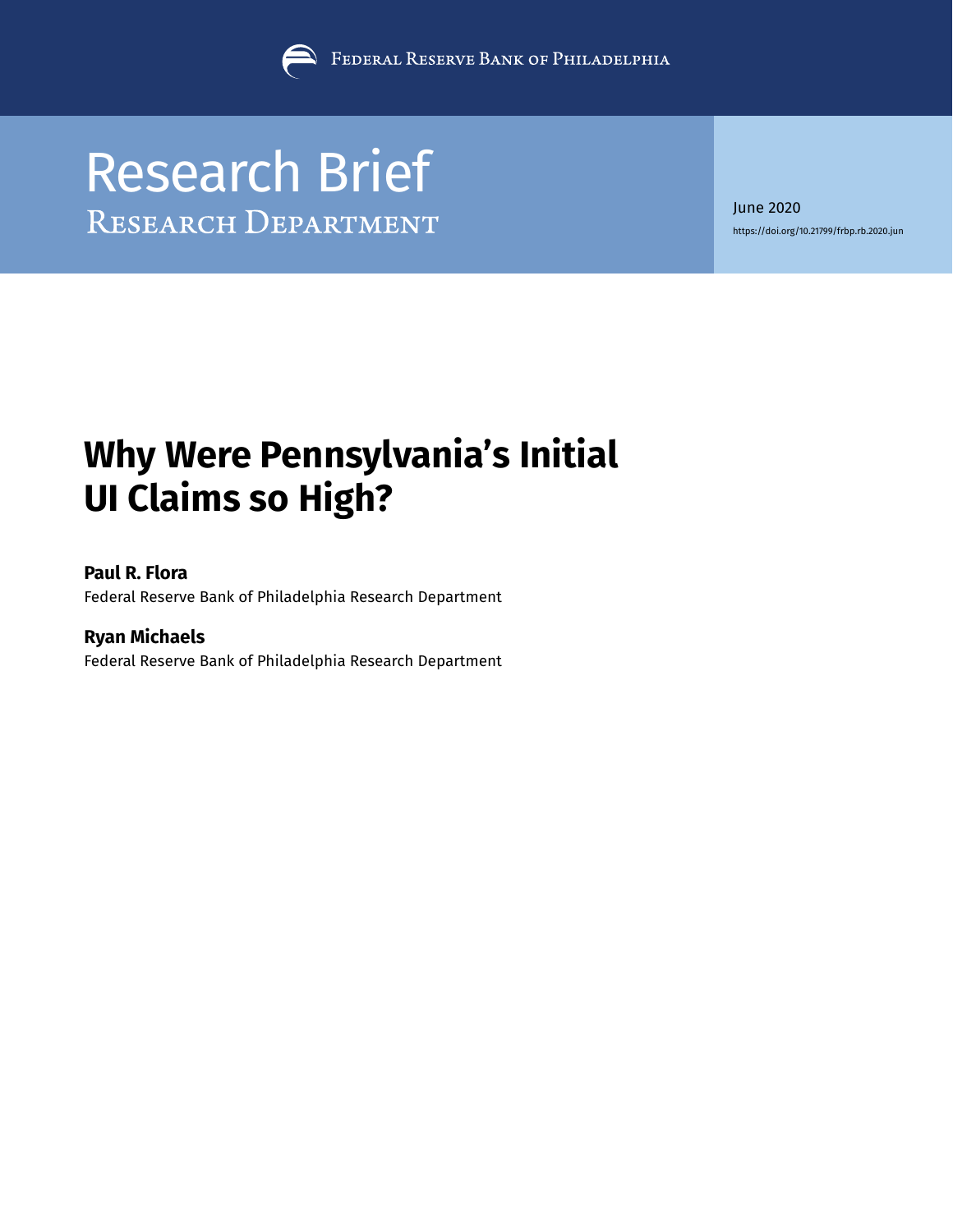# **Why Were Pennsylvania's Initial UI Claims so High?**

by **[Paul R. Flora](https://philadelphiafed.org/research-and-data/research-contacts/flora)** and **[Ryan Michaels](https://philadelphiafed.org/research-and-data/economists/michaels)**

s initial unemployment insurance (UI) claims exploded across the<br>country early in the covid-19 crisis, one fact stood out: Pennsylvania<br>initial UI claims were exceptionally high. For the week ending<br>March 21, Pennsylvania country early in the COVID-19 crisis, one fact stood out: Pennsylvania's initial UI claims were exceptionally high. For the week ending March 21, Pennsylvania led all states with 378,908 initial UI claims. For the week ending March 28, Pennsylvania reported 405,880 initial claims, second only to California's 878,727 claims.<sup>1</sup> Between mid-March and early May, over 25 percent of Pennsylvanian workers filed initial claims.

This brief explores why Pennsylvania's number of initial claims stood out, especially relative to the two other states—Delaware and New Jersey—that make up the Federal Reserve's Third District (Figure 1). We consider three explanations in detail: Pennsylvania's decision to shut down businesses in more industries and earlier than in other states; Pennsylvania's prompt reporting of filings, compared to other states; and Pennsylvania's large union presence. We find that although union presence likely did not play a large role in Pennsylvania's high number of claims, the other two explanations likely did.



**Sources:** Employment and Training Administration; Local Area Unemployment Statistics; authors' calculations.

# **Total Claims vs. Claims Rate**

To understand the true extent of earlier unemployment claims in Pennsylvania, it helps to differentiate between total claims and the initial claims rate. "Total claims" refers to the raw number of initial claims submitted by

Why Were Pennsylvania's Initial UI Claims so High? June 2020 Federal Reserve Bank of Philadelphia Research Department

**[Paul R. Flora](https://philadelphiafed.org/research-and-data/research-contacts/flora)** is manager, regional economic analysis, and **[Ryan](https://philadelphiafed.org/research-and-data/economists/michaels)  [Michaels](https://philadelphiafed.org/research-and-data/economists/michaels)** is economist and economic advisor in the Research Department of the Federal Reserve Bank of Philadelphia.

The views expressed by the authors are not necessarily those of the Federal Reserve.

**Patrick T. Harker** PRESIDENT AND CHIEF EXECUTIVE OFFICER

**Michael Dotsey** EXECUTIVE VICE PRESIDENT AND DIRECTOR OF RESEARCH

**Adam Steinberg** MANAGING EDITOR, RESEARCH PUBLICATIONS

**Brendan Barry** DATA VISUALISATION MANAGER

**<sup>1</sup>** These numbers are not seasonally adjusted and not revised.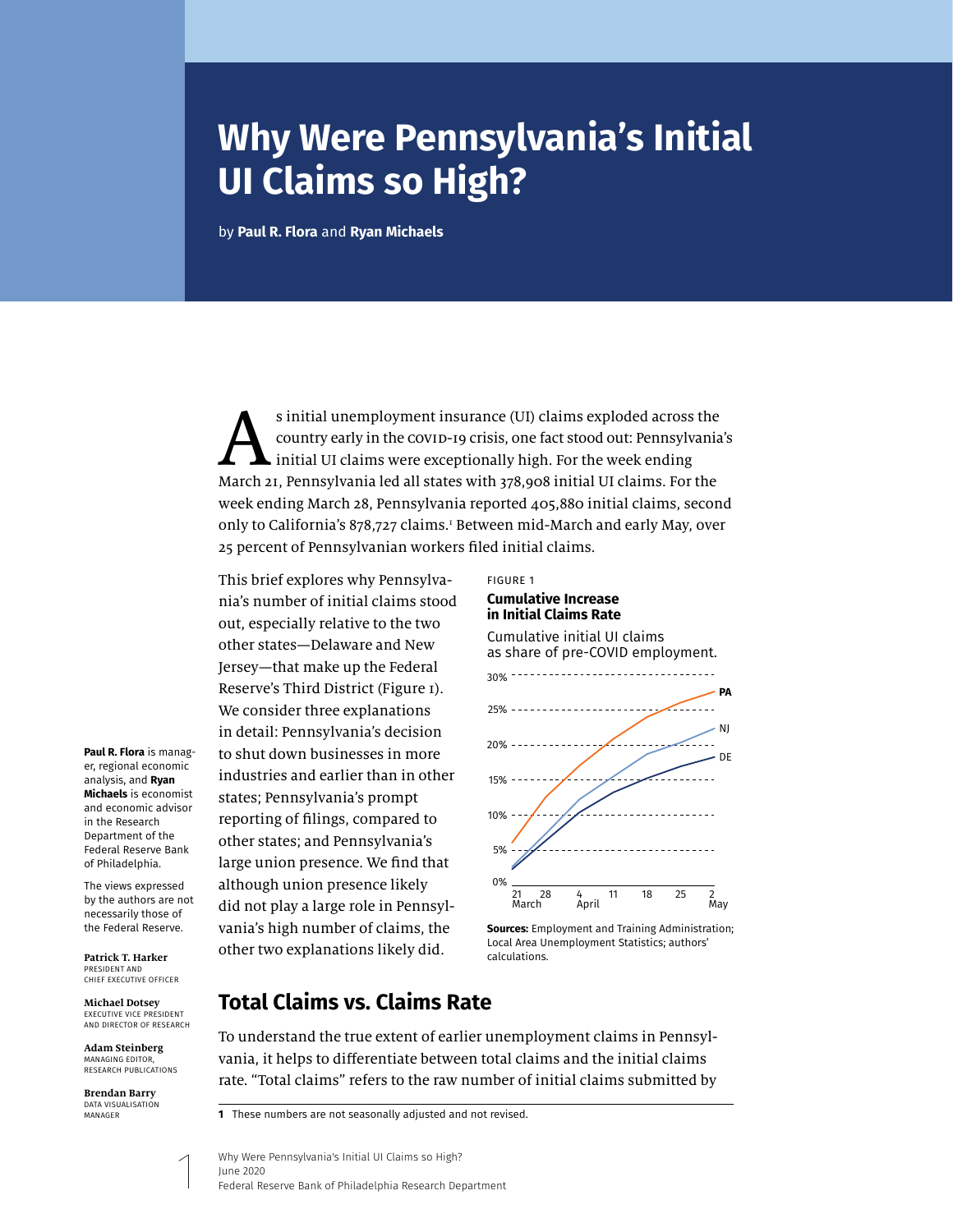out-of-work people, whereas "initial claims rate" refers to the number of claims as a percentage of employment. The claims rate is crucial for comparing states: Two states with roughly equal populations and claims could have very different numbers of residents in the workforce, and the state with fewer residents in the workforce would thus have a higher claims rate.

Figure 2 lists states with the highest initial claims rates in the weeks ending March 21 and March 28.<sup>2</sup> Pennsylvania ranks third and second, respectively, in the weeks ending March 21 and March 28. In these weeks, Pennsylvania's initial claims rate really was well above those in other states. In the week ending March 28, for instance, its claims rate was 1.5 percentage points higher than that of the seventh-ranked state, Ohio.

However, Figure 3 lists the states with the highest cumulative initial claims rates over the period March 21 through May 2. This shows that several other states have overtaken Pennsylvania, which ranks eighth by this metric.

# **An Earlier and More Restrictive Shutdown**

Pennsylvania's shutdown of nonessential businesses occurred earlier and was more restrictive than in other states. The timing and scope of Pennsylvania's lockdown are natural candidates for exploring its relatively high UI claims rate.

Pennsylvania rolled out a series of mitigation measures starting March 13 that initially targeted individual counties before being applied statewide on March 17. Daycares and schools closed, dine-in services were suspended, and nonessential businesses were strongly urged to shut down. Daily UI claims soared beginning Monday, March 16, and averaged almost 60,000 for each of the next few days. On March 19, Pennsylvania became the first state in the Federal Reserve's Third District (and one of the first in the U.S.) to mandate a broad closure of "non-life-sustaining," or nonessential, businesses. In the days after the statewide order, daily UI claims increased by more than 15,000.

The timing of Pennsylvania's statewide order probably accounts for some of the initial difference in claims with respect to its neighboring states. New Jersey didn't close its nonessential businesses until March 21, and Delaware's order didn't take effect until March 24. However, the differences in the timing of the closure orders are not overwhelming and are unlikely to fully account for the variation in the path of UI claims across the three states.

However, the scope of the closure orders did vary more noticeably across the states. Pennsylvania and Delaware were among the few states to publish a list of essential businesses according to standard industry classification codes used throughout U.S. statistical agencies. New Jersey did not specify this level of detail, but it is still fairly straightforward to link the descriptions



**Week Ending March 21** Initial claims rate



**Week Ending March 28** Initial claims rate



**Sources:** Employment and Training Administration; Local Area Unemployment Statistics; authors' calculations.

#### FIGURE 3

**Cumulative Initial Claims Rate** March 21–May 2



**Sources:** Employment and Training Administration; Local Area Unemployment Statistics; authors' calculations.

**<sup>2</sup>** The employment data are taken from BLS Local Area Unemployment Statistics (LAUS) Program, averaged over the period from December 2019 to February 2020. Unlike other sources of employment data that report estimates of the number of jobs in a state, LAUS estimates the number of employed state residents. The place-of-residence concept is consistent with the tabulation of state initial claims. Also, consistent with the initial claims data, the employment data are seasonally unadjusted.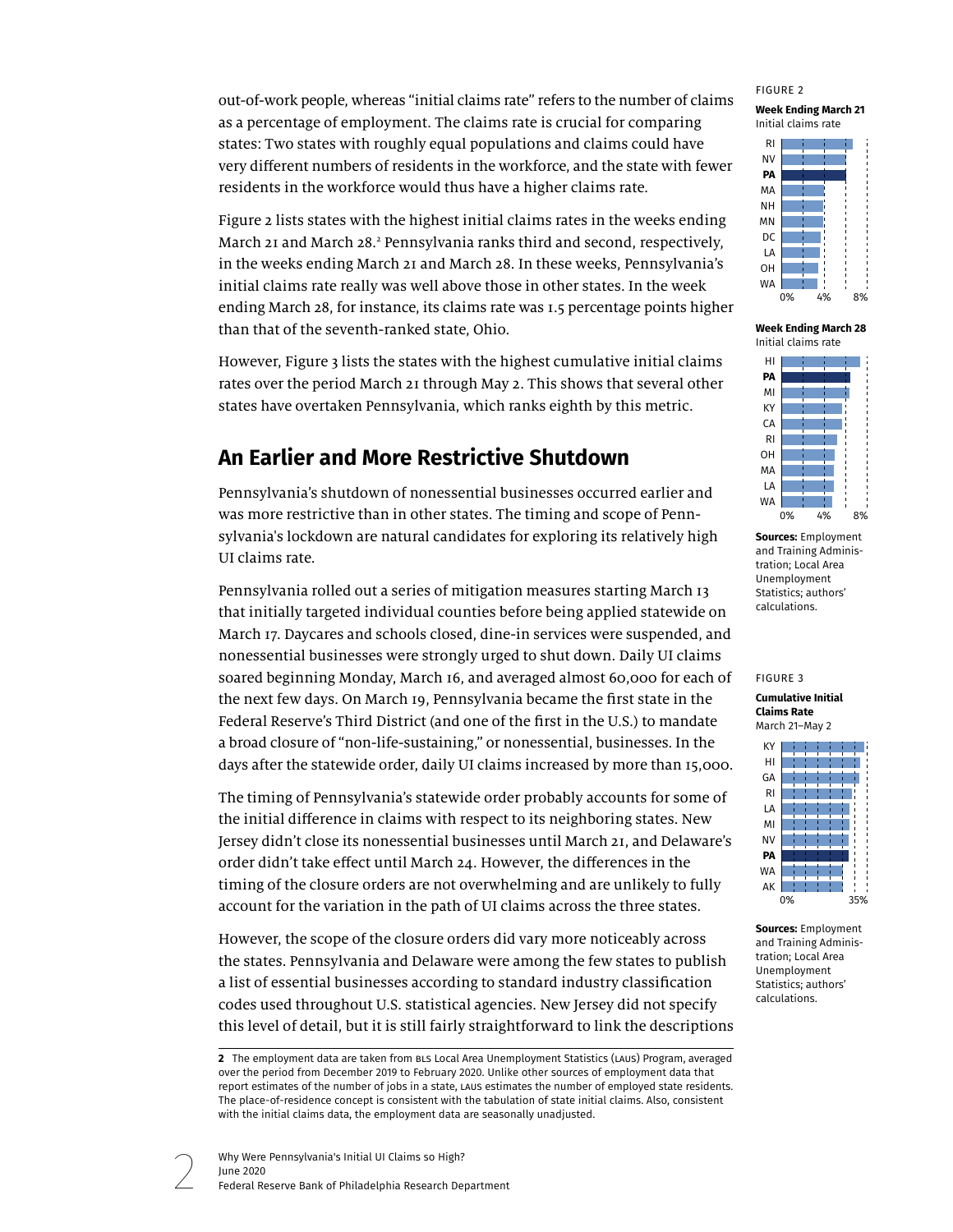of essential and nonessential businesses in the governor's order to the industry codes. Thus, we can calculate the nonessential share of employment subject to closure in each state.

The lists reveal a number of critical differences in the scope of the business closures. Delaware and New Jersey exempted virtually all of the manufacturing sector as well as construction. (Later, in April, New Jersey halted most commercial construction and prohibited starting new home-building projects.) In Pennsylvania, almost all residential and commercial construction fell under the March closure order. Area contacts confirmed that the order immediately brought construction activity to a near standstill, with Philadelphia commercial building down 70 percent in the week ending March 28. The order also applied to several thousand manufacturing plants across multiple industries, including cutlery, hand tools, and hardware; transportation equipment; and appliances.

Within the services sector, certain nonessential industries, such as legal services, had to shutter their physical locations but likely continued operations remotely. We treat these industries as if they were essential because they are able to operate, even if operations are somewhat disrupted. Unfortunately, neither Pennsylvania nor New Jersey included explicit exemptions for remote working. Still, we can gauge the importance of such allowances by considering Delaware's teleworking exemptions as well as a broader set of remote-working exemptions issued by Vermont (another state that published business closures by industry classification).

Our analysis confirms that a higher share of employment in Pennsylvania was subject to the closure order. Assuming no teleworking exemptions, we find that 45 percent of Pennsylvania employment was in nonessential industries. Applying a broad set of remote-working exemptions based on both Delaware's and Vermont's orders lowers this share considerably to 28 percent. In contrast, again allowing for teleworking, 23 percent of Delaware's workforce was subject to closure. (For Delaware, it turns out to make no difference whether we use only its or Vermont's teleworking exemptions.)<sup>3</sup> Finally, New Jersey permitted the most business activity within the Third District, designating only 13.5 percent of the workforce as nonessential.

These estimates can help make sense of the UI claims shown in Figure 1, but they do not account for all of the differences, even across these three states. For starters, consider that the UI claims rate in Pennsylvania is a little over 9 percentage points higher than in Delaware. The higher rate of nonessential designations in Pennsylvania could account for a little more than half of this. In addition, although New Jersey published the narrowest list of essential industries, it experienced noticeably more UI claims than Delaware.

**<sup>3</sup>** The employment data are taken from Quarterly Census of Employment and Wages (QCEW) 2019q3, which is the most recent quarter for which data are available. We use the QCEW rather than the more timely LAUS data because the QCEW offers the most accurate measurement of employment by very detailed (four- and five-digit NAICS) industries at the state level.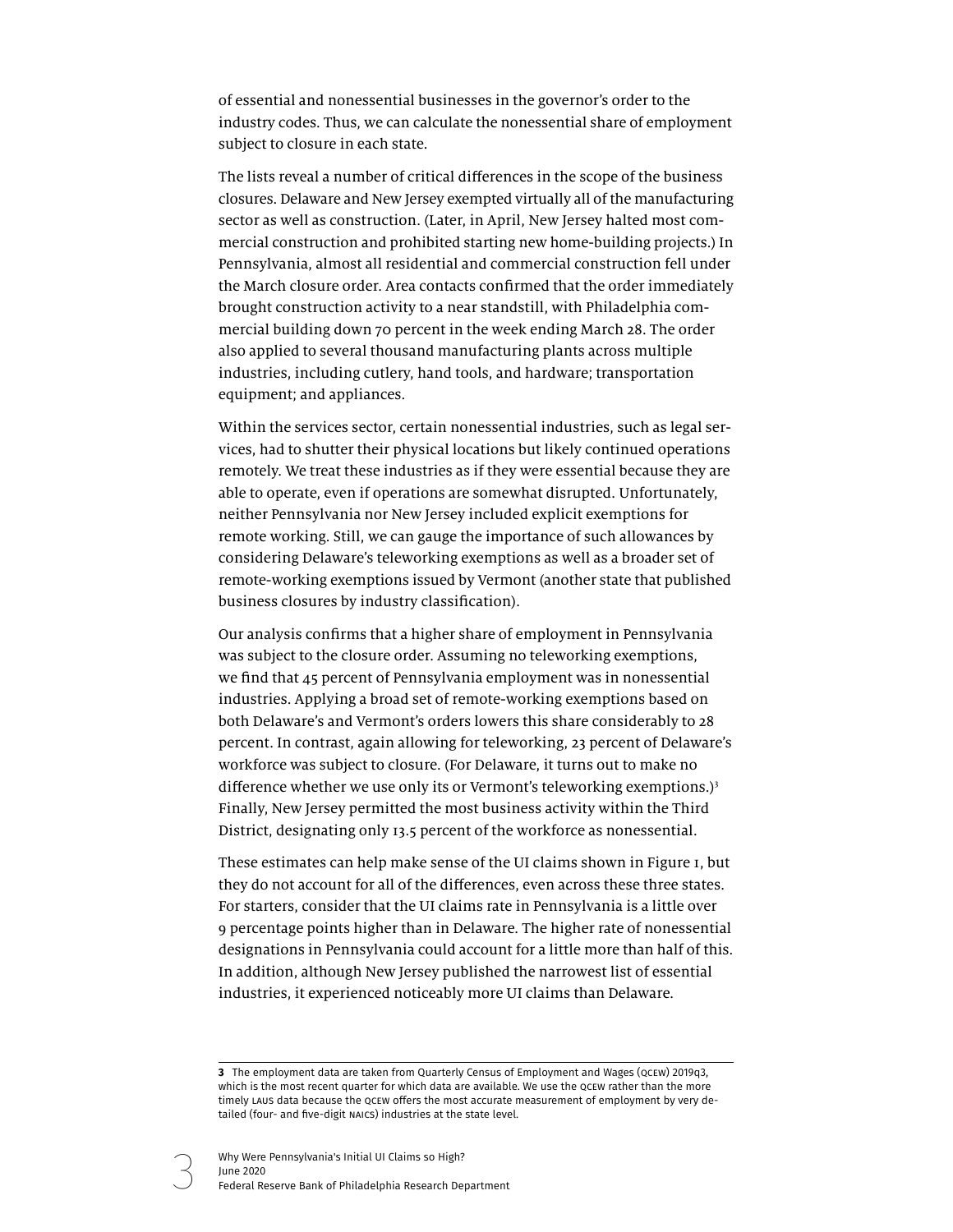# **When and How Claims Are Reported**

There's another potentially important source for the relatively rapid climb in Pennsylvania's initial claims: how it reports claims data to the U.S. Department of Labor (which publishes data for all 50 states). Before transmitting a count of initial claims to Washington, D.C., the Pennsylvania Department of Labor and Industry (DLI) has typically verified each claimant's Social Security number (SSN) by matching it against a database maintained by the Social Security Administration. However, at the outset of the COVID-19 outbreak, DLI suspended this protocol in order to avoid delays in reporting claims. This appears to have significantly increased the volume of reported claims in the latter half of March relative to what Pennsylvania would have reported under the original protocol.

Still, we should be cautious in how we interpret the effects of differences across states in claims-reporting policies. Although the change in Pennsylvania reporting elevated its own claims, we cannot be certain that SSN verification, or other steps in processing initial claims, resulted in delays in other states. In other words, it could be that the change in Pennsylvania's protocols merely put Pennsylvania claim reporting on the same footing as other states that did not face such delays.

Consider states whose initial claims rates were lower than Pennsylvania's at first but whose cumulative increase overtook Pennsylvania's. The build-up of cumulative claims in some of these states is more drawn-out than in Pennsylvania, which might suggest that claims filed early in the COVID-19 outbreak in those states were not reported until later. In other states, though, the weekly pattern of reported claims looks very similar to Pennsylvania's once we account for differences in the timing of shutdowns.

To illustrate this, Figure  $\Delta$  displays initial claims rates for Pennsylvania and four other states: Kentucky, Hawaii, Louisiana, and Michigan. Each of the latter four mandated the closure of nonessential businesses during the week ending March 28, roughly one week after Pennsylvania issued its order. Not surprisingly, their reported March 21 claims rates were lower than Pennsylvania's. However, their cumulative increases now exceed Pennsylvania's. Kentucky is a good example of a state where the weekly claims rate has been persistently high, resulting in a more drawn-out build-up of cumulative claims. Of course, this may reflect the underlying spread of layoffs, but it is also consistent with delayed reporting of claims. But other states, such as Hawaii and Michigan, reported weekly claims patterns more in line with Pennsylvania's: a burst of initial claims after the shutdown orders, followed by a sharp descent in reported claims. We are not aware of any change in reporting protocols in Hawaii or Michigan.

# **Union Membership**

Some analysts have conjectured that differences in unionization could help account for some of the differences in claims. Union employees tend to be

# FIGURE 4

#### **Weekly Initial UI Claims**

Initial UI claims as share of pre-COVID employment.









**Note:** If a state closed nonessential businesses during the week ending March 28, then this week is "week 0" in the figure above. The following week (ending April 4) is "week 1," and so on.

**Sources:** Employment and Training Administration; Local Area Unemployment Statistics; authors' calculations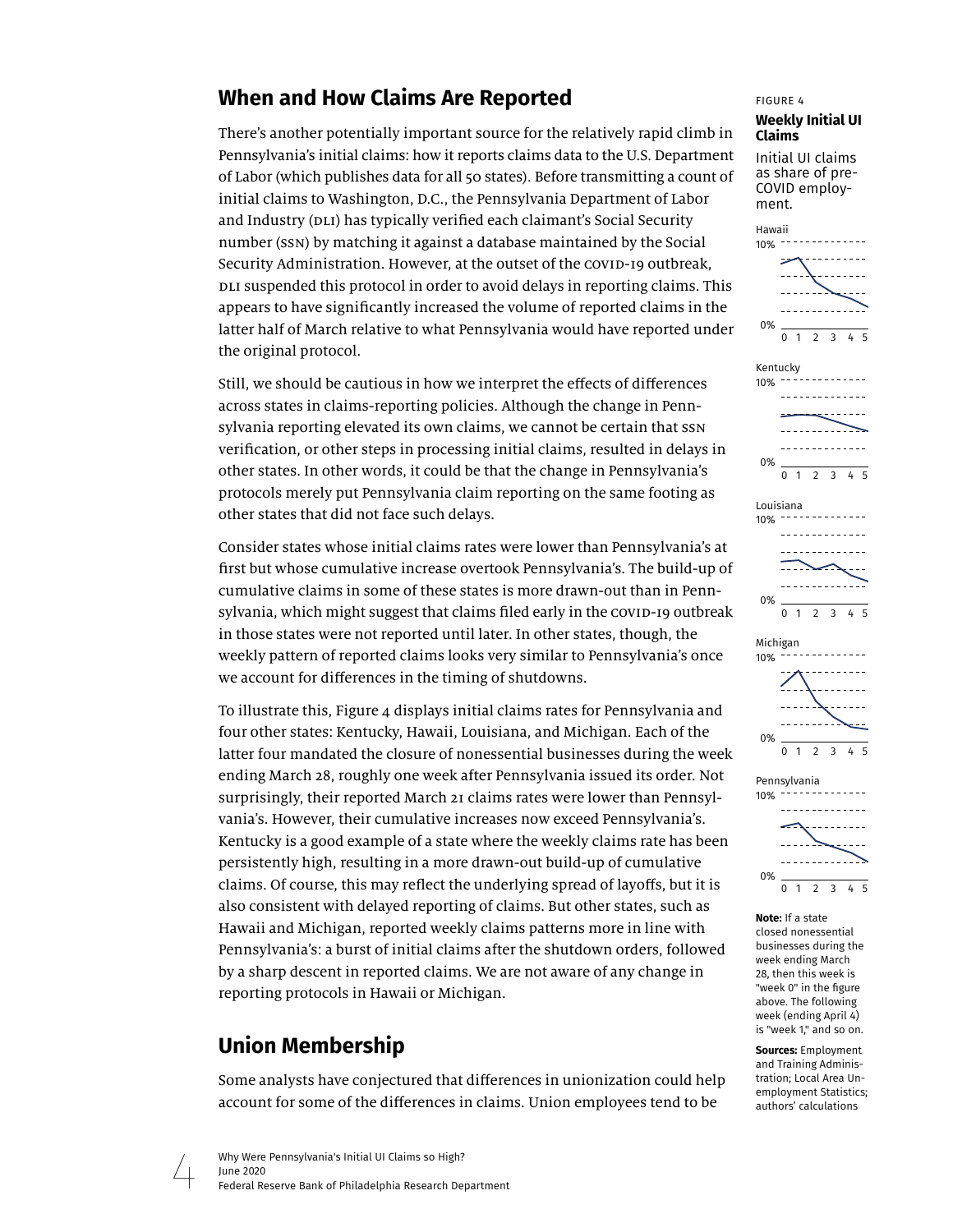better informed about UI options, and unions help members navigate the application process. As a result, these workers may have been more likely to apply for UI immediately if their employer was closed under state order.

We test this hypothesis by examining data from the Census' Current Population Survey (CPS). In each month, 15,000 CPS households are asked questions about union membership. For each state in the Third District, we can then calculate union membership rates among sectors deemed nonessential. We find that Pennsylvania has a higher membership rate than Delaware and New Jersey. However, the union presence in nonessential categories is very limited in all three states, casting doubt on the importance of unionization in explaining the claims rate in Pennsylvania.4

Allowing for broad teleworking exemptions, the union membership rate in the nonessential category in Pennsylvania is just around 9 percent. The latter is actually somewhat below the statewide average, even though certain nonessential industries, notably construction, have relatively high membership rates. The union presence in construction is more than offset by very low membership rates elsewhere, such as in child care, auto dealers, recreation activities, and restaurants/bars. (The latter is treated as nonessential even though take-out and delivery are permitted.) The union membership rate in Delaware's and New Jersey's nonessential categories is lower still, lying between 2 and 4 percent. These rates are far below their statewide averages, especially for New Jersey. A big reason for this is that the New Jersey public sector is heavily unionized but public-sector workers are uniformly regarded as essential.

# **Conclusion**

The surge in initial UI claims from mid-March to early May was unprecedented, both nationally and in Pennsylvania. We conclude that Pennsylvania's relatively high number of claims likely stems in part from its decision to adopt a more expansive shutdown earlier than other states. Changes in Pennsylvania's reporting of claims may also have made a difference.

We close by calling attention to three other possible explanations that we have not yet examined in detail.

First, Pennsylvania has a better benefits package than most states—the maximum payout last year was \$569, more than in 36 other states. This might have driven more Pennsylvanians to apply for UI.

Second, Pennsylvania workers are more likely to be aware of their UI benefits, because they can see the contributions directly on their pay statements. Only Alaska and New Jersey do the same.

**<sup>4</sup>** The CPS uses somewhat broader industry codes than the NAICS classification system used in the QCEW (and surveys of businesses). As a result, there are cases in which a CPS industry encompasses multiple NAICS industries, some of which are essential and others nonessential. Accordingly, we calculate union membership rates two ways: (i) we treat the CPS industry in such cases as fully essential; and (ii) we treat it as fully nonessential. The range for Delaware and New Jersey reflects the difference between (i) and (ii). The range between (i) and (ii) for Pennsylvania is more limited, so we simply say the membership rate is "around 9 percent."